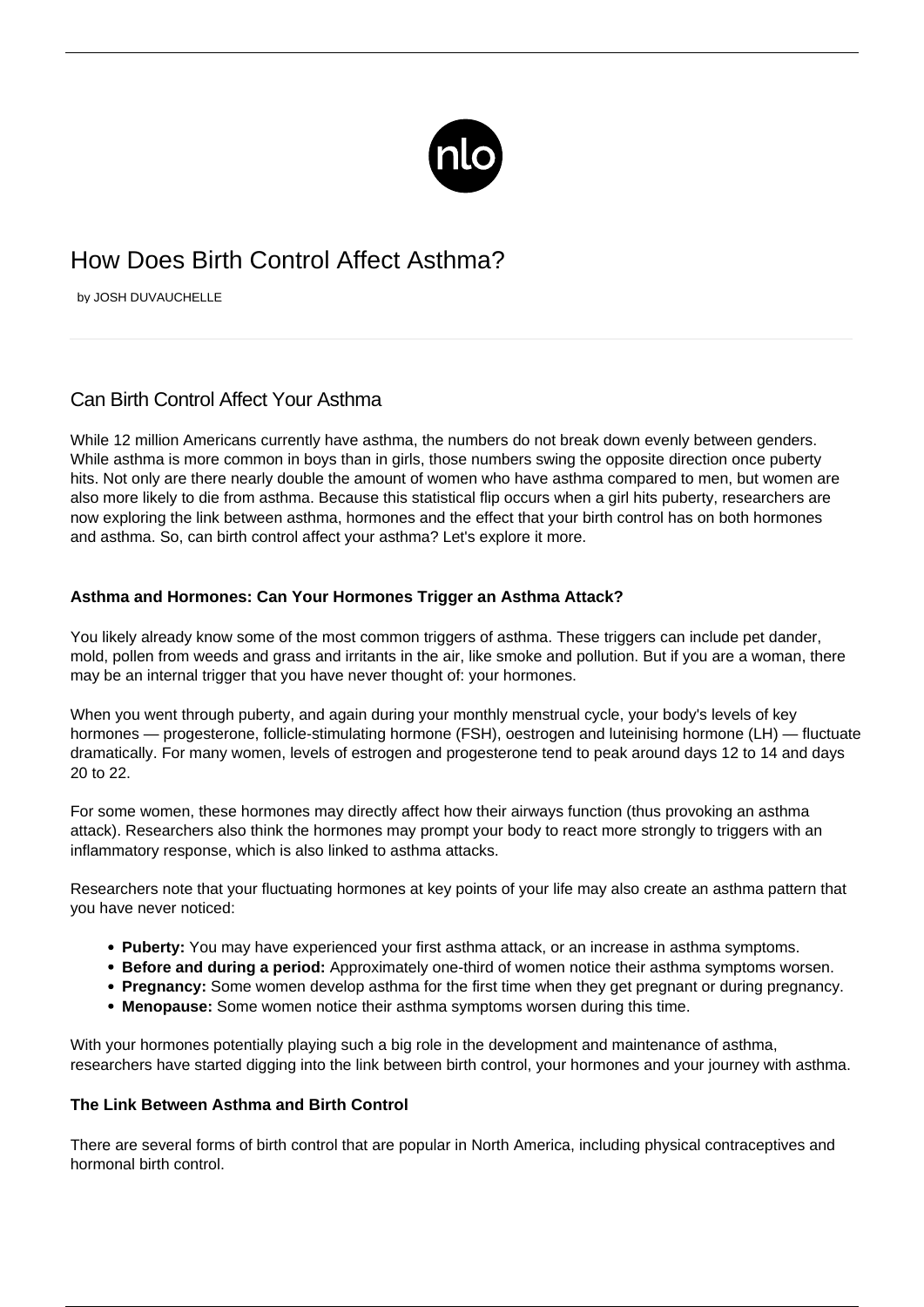The latter prevent eggs from being released, thinning your uterus' lining so eggs do not implant and causes your body to create thicker mucus to stop sperm from going into your uterus.

Your doctor may prescribe you pills, patches or a ring that you insert, but they all tend to work the same way: they contain progestin and estrogen to influence your body's hormones. Due to their influence on your body's hormones, scientists think they may hold the answer.

According to a study published in the Chest Medical Journal, women who took estrogen experienced less airway inflammation, thereby reducing the severity of their asthma symptoms.

Similarly, women who did not take these contraceptives experienced the same increase-and-decrease cycle of symptoms during their period.

This is not the only study connecting your use of birth control with your asthma. Another study, this one conducted in Scotland, concluded that women who took hormonal contraceptives had smoother airways, reduced asthma symptoms and fewer asthma attacks.

#### **The Best Birth Control for Asthmatics**

If you are curious about whether birth control can help you control your asthma experience, follow a few key steps in coordination with your doctor.

- 1. **Create a written asthma action plan.** This includes a list of your triggers, your symptoms and specific dates when you have had an asthma attack or noticed an increase or decrease in symptoms.
- 2. **Write a peak flow diary or a period symptom diary.** Track dates and symptoms, which can help pinpoint when your body's hormones are changing.
- 3. **Conduct an asthma review with your doctor, asthma nurse or similar medical professional.** The two of you can work together to see if there is a clear pattern between your hormone fluctuations, menstrual cycle and asthma symptoms. Hormones may or may not be your trigger. Remember, just like with pollen or dander, not all women universally experience the same triggers.
- 4. **Talk to your doctor about taking a contraceptive pill and which hormonal birth controls are the best option for you and your lifestyle.** You should only do this to manage your asthma symptoms if your doctor advises it. While many women report reduced asthma attacks and gentler asthma symptoms when on birth control, it may or may not be right for you.

Your doctor can also answer any questions you have, and review your list of asthma medications to ensure they do not interfere with your birth control (or vice versa).

For example, some women may wonder, "Do inhalers affect birth control?" Corticosteroids, which may be administered via an inhaler can, in fact, influence your hormones and birth control.

This is why it is important to discuss your asthma action plan with a medical professional.

#### **Birth Control, Hormones and Other Things to Consider**

Depending on the stage of life that you are in, there are similar hormone-related topics that you may wish to discuss with your doctor.

As you get older and enter perimenopause and menopause, birth control may not be the right choice for you. Instead, your doctor may suggest [hormone replacement therapy to help manage your menopause symptoms.](https://menopause.newlifeoutlook.com/hormone-therapy/) Talk to your doctor about how this affects your hormones, and therefore your asthma. Some women have reported increased asthma symptoms when on hormone replacement therapy during menopause.

Other women's health topics that you will want to address with your doctor includes medication for period pain (some, such as non-steroidal anti-inflammatory pills, may trigger an asthma attack), sex (similar to exercise or